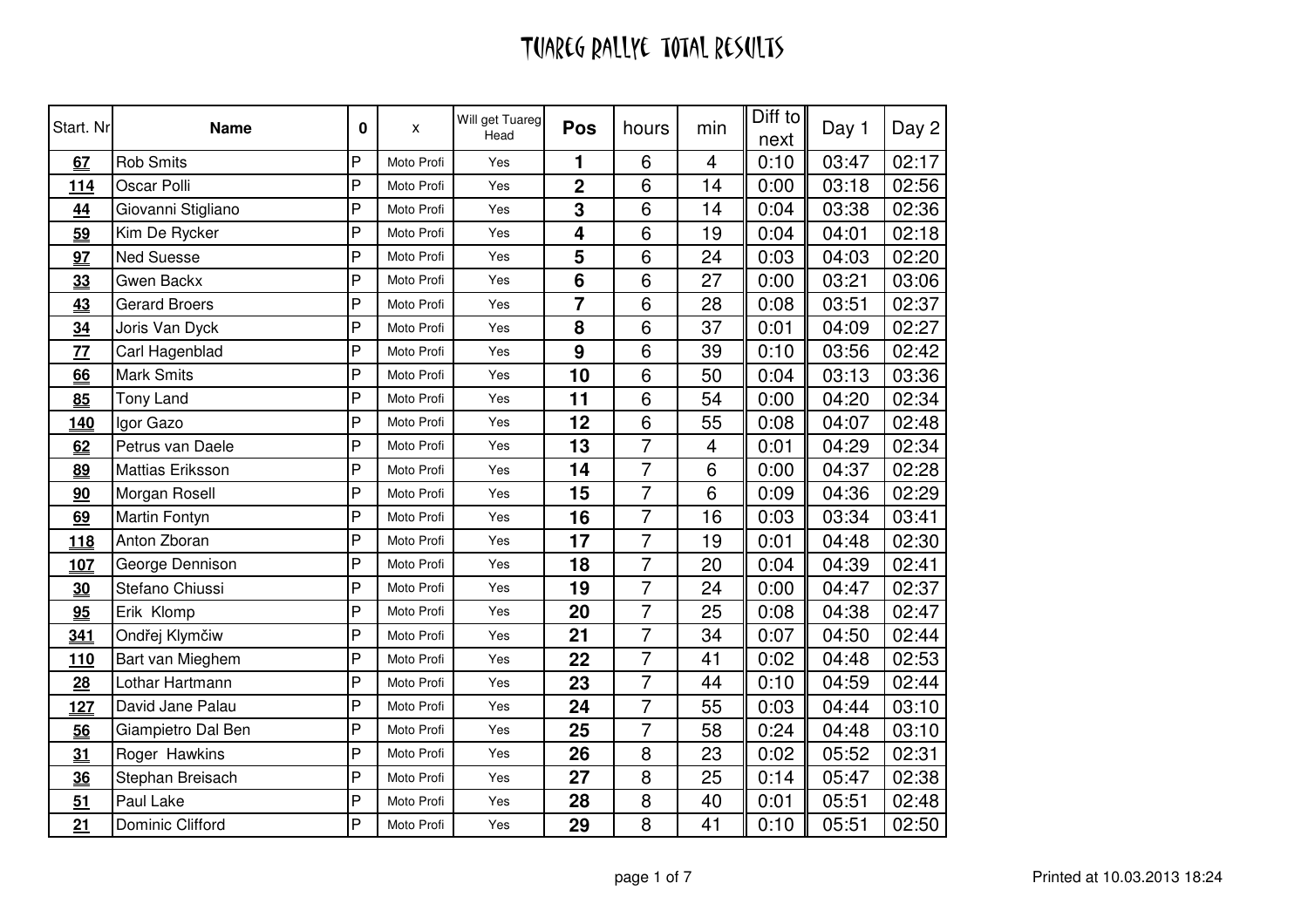#### <u>TUAREG RALLYE TOTAL RESULTS</u> Diff to Start. NrName 0 **x** Will get Tuareg  $\begin{array}{cc} \Gamma^{\text{uareg}} & \textbf{Pos} \end{array}$  hours min  $\begin{array}{cc} \parallel \text{Diff to} \parallel \text{next} \end{array}$  $\begin{array}{c|c} \text{Dini 1} \\ \text{next} \end{array}$  Day 1 | Day 2 124Olaf Schrama<br>Stefan Walser P Moto Profi Yes 30<br>Moto Profi Yes 31 **0** | 8 | 52 | 0:03 | 05:46 | 03:05 54Stefan Walser<br>Alfred Hugl Moto Profi Yes 31<br>Moto Profi Yes 32 <sup>8</sup> <sup>55</sup> 0:00 06:28 02:27 79Alfred Hugl P<br>Nick Lines Moto Profi Yes 32<br>Moto Profi Yes 33 **2** | 8 | 56 | 0:35 | 06:29 | 02:27 311Nick Lines<br>Tom De Rycker P Moto Profi Yes 33<br>Moto Profi Yes 34 **3** 9 31 0:17 07:02 02:29 65Tom De Rycker<br>Nils Magnus Johansson<br>P Moto Profi Yes 34<br>Moto Profi Yes 35 <sup>9</sup> <sup>49</sup> 0:11 05:25 04:23 83Nils Magnus Johansson<br>Stefan Andersson<br>P Moto Profi Yes 35<br>Moto Profi Yes 36 **5** 10 0 0:00 07:06 02:54 72Stefan Andersson<br>Stephan Kaufmann Moto Profi Yes 36<br>Moto Profi NO 37 **6** | 10 | 0 | 0:59 | 07:05 | 02:55 84 Stephan Kaufmann P Moto Profi NO 37<br>P Moto Profi NO 38 <sup>10</sup> <sup>60</sup> 3:39 07:56 03:03 120 Richard de Pruis P Moto Profi NO 38 **8** | 14 | 39 | 0:00 | 04:09 | 10:30 121 Ramon Diikman P Moto Profi NO 38<br>P Moto Profi NO 39 **8** 14 39 0:01 04:09 10:30 325 Jarno Winters P Moto Profi NO 39 **9** 14 40 0:51 04:10 10:30 96 Geoffrey Saunders P Moto Profi NO 40 **0** | 15 | 31 | 0:01 | 04:29 | 11:02 25 Wesley Beane P Moto Profi NO 41<br>P Moto Profi NO 42 1 | 15 | 33 | 0:11 | 05:03 | 10:30 52 Damiano Brenna P Moto Profi NO 42 **2** | 15 | 45 | 0:01 | 13:03 | 02:41 26 Sven Thomas Preuss P Moto Profi NO 43 **3** | 15 | 46 | 0:00 | 05:16 | 10:30 27 Frank Stephan Preuss P Moto Profi NO 43 **3** | 15 | 46 | 0:10 | 05:16 | 10:30 88 Per Enochsson P Moto Profi NO 44 <sup>15</sup> <sup>56</sup> 0:24 05:26 10:30 38 Jens Gogoll P Moto Profi NO 45 <sup>16</sup> <sup>20</sup> 0:06 05:50 10:30 46 Hans Jiredal P Moto Profi NO 46 <sup>16</sup> <sup>26</sup> 0:00 05:56 10:30 130 Chris Barwick P Moto Profi NO 46 **6** | 16 | 26 | 0:05 | 05:56 | 10:30 55 Remo Berger P Moto Profi NO 47<br>P Moto Profi NO 48 <mark>7 | 16 | 31 | 0:01 | 06:01 | 10:30</mark> 93 Jan Olthof P Moto Profi NO 48<br>P Moto Profi NO 49 **8** 16 32 0:06 06:02 10:30 136 **Rens Boons** P Moto Profi NO 49<br>P Moto Profi NO 50 **9** | 16 | 38 | 0:06 | 09:03 | 07:35 23 Jonas Thörn P Moto Profi NO 50 0 | 16 | 45 | 0:00 | 06:15 | 10:30 134 David Geyer P Moto Profi NO 50 **0** | 16 | 45 | 0:08 | 06:15 | 10:30 37 Alexander Schroeder P Moto Profi NO 51<br>P Moto Profi NO 52 1 | 16 | 53 | 0:21 | 06:23 | 10:30 122 Heike Labinsky Labinsky P Moto Profi NO 52<br>P Moto Profi NO 53 2 | 17 | 14 | 0:00 | 13:29 | 03:45 123 **Robert Labinsky** P Moto Profi NO 53<br>P Moto Profi NO 54 **3** | 17 | 14 | 0:18 | 13:29 | 03:45 143 | Stefan Peltzer P Moto Profi NO 54 **4** | 17 | 33 | 0:02 | 07:03 | 10:30 75 Charlie Rauseo P Moto Profi NO 55 <sup>17</sup> <sup>35</sup> 0:03 07:05 10:30 116 | Lukas Matzinger Moto Profi NO 6 | 17 | 38 || 1:33 || 07:08 | 10:30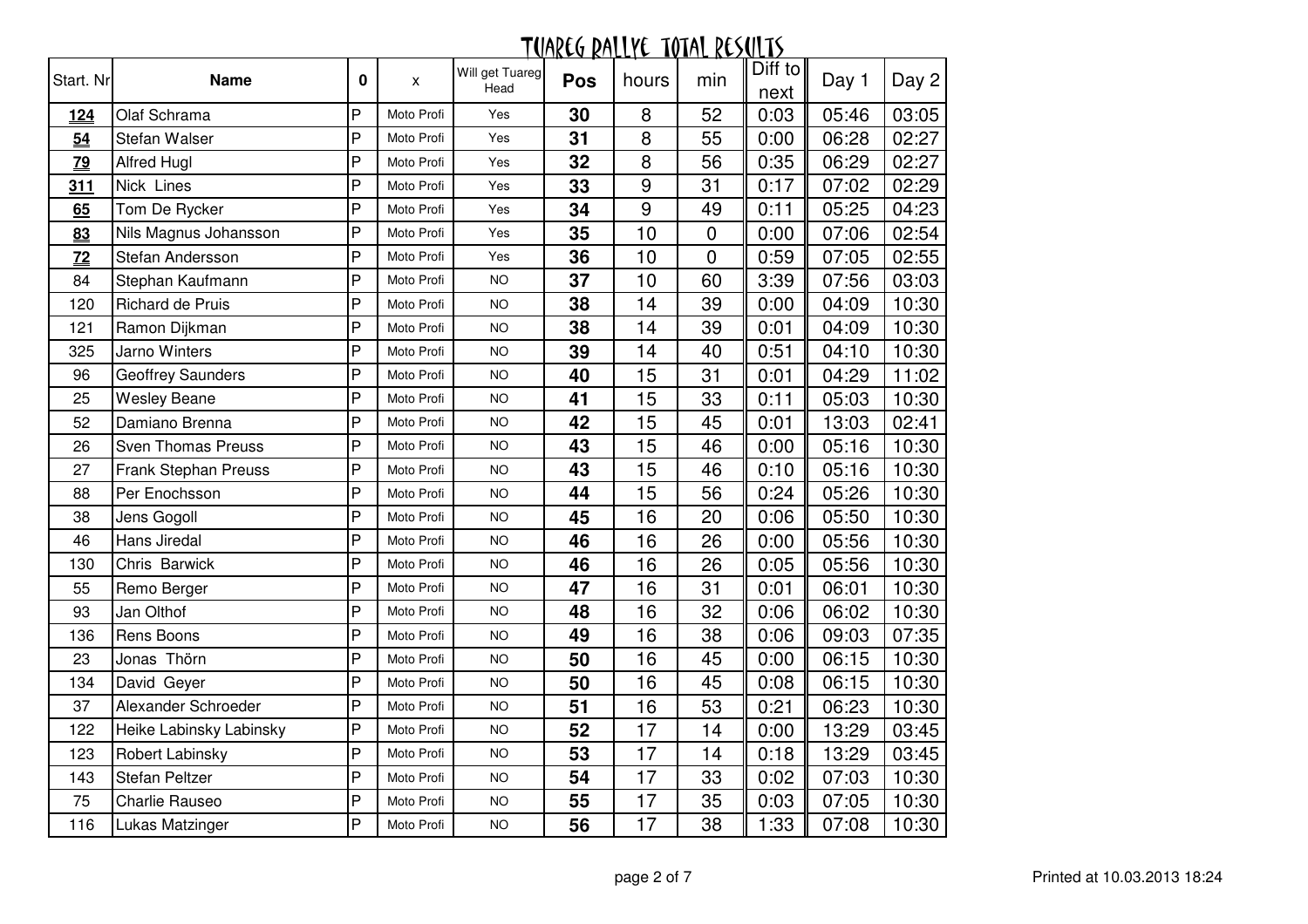| Start. Nr | <b>Name</b>             | 0 | X          | Will get Tuareg<br>Head | <b>Pos</b> | hours | min            | Diff to<br>next | Day 1 | Day 2 |
|-----------|-------------------------|---|------------|-------------------------|------------|-------|----------------|-----------------|-------|-------|
| 81        | Laurence Barber         | P | Moto Profi | <b>NO</b>               | 57         | 19    | 11             | 0:00            | 08:41 | 10:30 |
| 82        | Michael Barber          | P | Moto Profi | <b>NO</b>               | 57         | 19    | 11             | 0:14            | 08:41 | 10:30 |
| 47        | Klaus Matauschek        | P | Moto Profi | <b>NO</b>               | 58         | 19    | 25             | 1:11            | 08:55 | 10:30 |
| 132       | Wouter Van der Beek     | P | Moto Profi | <b>NO</b>               | 59         | 20    | 37             | 0:13            | 13:03 | 07:33 |
| 80        | Kay Horsch              | P | Moto Profi | <b>NO</b>               | 60         | 20    | 50             | 0:20            | 10:20 | 10:30 |
| 29        | Stephen Berry           | P | Moto Profi | <b>NO</b>               | 61         | 21    | 11             | 0:40            | 09:11 | 11:59 |
| 40        | Bernd von Osten         | P | Moto Profi | <b>NO</b>               | 62         | 21    | 51             | 0:15            | 11:21 | 10:30 |
| 61        | <b>Michael Craiss</b>   | P | Moto Profi | <b>NO</b>               | 63         | 22    | 6              | 0:14            | 11:36 | 10:30 |
| 94        | <b>Andrew Lawrance</b>  | P | Moto Profi | <b>NO</b>               | 64         | 22    | 20             | 1:30            | 11:50 | 10:30 |
| 128       | Domingo Aguilar Galindo | P | Moto Profi | <b>NO</b>               | 65         | 23    | 50             | 0:00            | 13:20 | 10:30 |
| 129       | Jairo Segarra Almagro   | P | Moto Profi | <b>NO</b>               | 65         | 23    | 50             | 0:05            | 13:20 | 10:30 |
| 48        | Felix Ringer            | P | Moto Profi | <b>NO</b>               | 66         | 23    | 55             | 0:30            | 13:25 | 10:30 |
| 71        | Freddy Karlsson         | P | Moto Profi | <b>NO</b>               | 67         | 24    | 25             | 0:04            | 13:55 | 10:30 |
| 102       | Jarmo Kokki             | P | Moto Profi | <b>NO</b>               | 68         | 24    | 29             | 0:21            | 13:59 | 10:30 |
| 87        | <b>Tony Schattat</b>    | P | Moto Profi | <b>NO</b>               | 69         | 24    | 50             | 0:50            | 14:20 | 10:30 |
| 91        | <b>Anette Ostelius</b>  | P | Moto Profi | <b>NO</b>               | 70         | 25    | 40             | 0:29            | 15:10 | 10:30 |
| 39        | <b>Andrew Barlow</b>    | P | Moto Profi | <b>NO</b>               | 71         | 26    | 9              | 0:15            | 13:58 | 12:11 |
| 35        | <b>Mattias Talonen</b>  | P | Moto Profi | <b>NO</b>               | 72         | 26    | 25             | 0:20            | 15:55 | 10:30 |
| 86        | <b>Edward Taylor</b>    | P | Moto Profi | <b>NO</b>               | 73         | 26    | 45             | 0:00            | 16:15 | 10:30 |
| 45        | David Austen            | P | Moto Profi | <b>NO</b>               | 73         | 26    | 45             | 1:09            | 16:15 | 10:30 |
| 49        | Thiemo Schmitz          | P | Moto Profi | <b>NO</b>               | 74         | 27    | 54             | 0:30            | 17:24 | 10:30 |
| 138       | Stefan Bachmann         | P | Moto Profi | <b>NO</b>               | 75         | 28    | 24             | 0:00            | 17:54 | 10:30 |
| 139       | Thomas Bachmann         | P | Moto Profi | <b>NO</b>               | 75         | 28    | 24             | 0:23            | 17:54 | 10:30 |
| 98        | Sakarii Häyrinen        | P | Moto Profi | <b>NO</b>               | 76         | 28    | 47             | 0:17            | 18:17 | 10:30 |
| 60        | <b>Thorsten Kaiser</b>  | P | Moto Profi | <b>NO</b>               | 77         | 29    | $\overline{4}$ | 0:13            | 18:34 | 10:30 |
| 135       | Willem Groot Zwaaftink  | P | Moto Profi | <b>NO</b>               | 78         | 29    | 17             | 0:01            | 18:47 | 10:30 |
| 41        | <b>Hans Smits</b>       | P | Moto Profi | <b>NO</b>               | 79         | 29    | 18             | 0:01            | 18:48 | 10:30 |
| 142       | Ludovic Bois            | P | Moto Profi | <b>NO</b>               | 80         | 29    | 20             | 0:06            | 17:43 | 11:36 |
| 74        | James Grant             | P | Moto Profi | <b>NO</b>               | 81         | 29    | 26             | 0:19            | 18:56 | 10:30 |
| 58        | <b>Neil Pentland</b>    | P | Moto Profi | <b>NO</b>               | 82         | 29    | 45             | 2:12            | 19:15 | 10:30 |
| 319       | Sid Milton              | P | Moto Profi | <b>NO</b>               | 83         | 31    | 57             | 0:39            | 21:27 | 10:30 |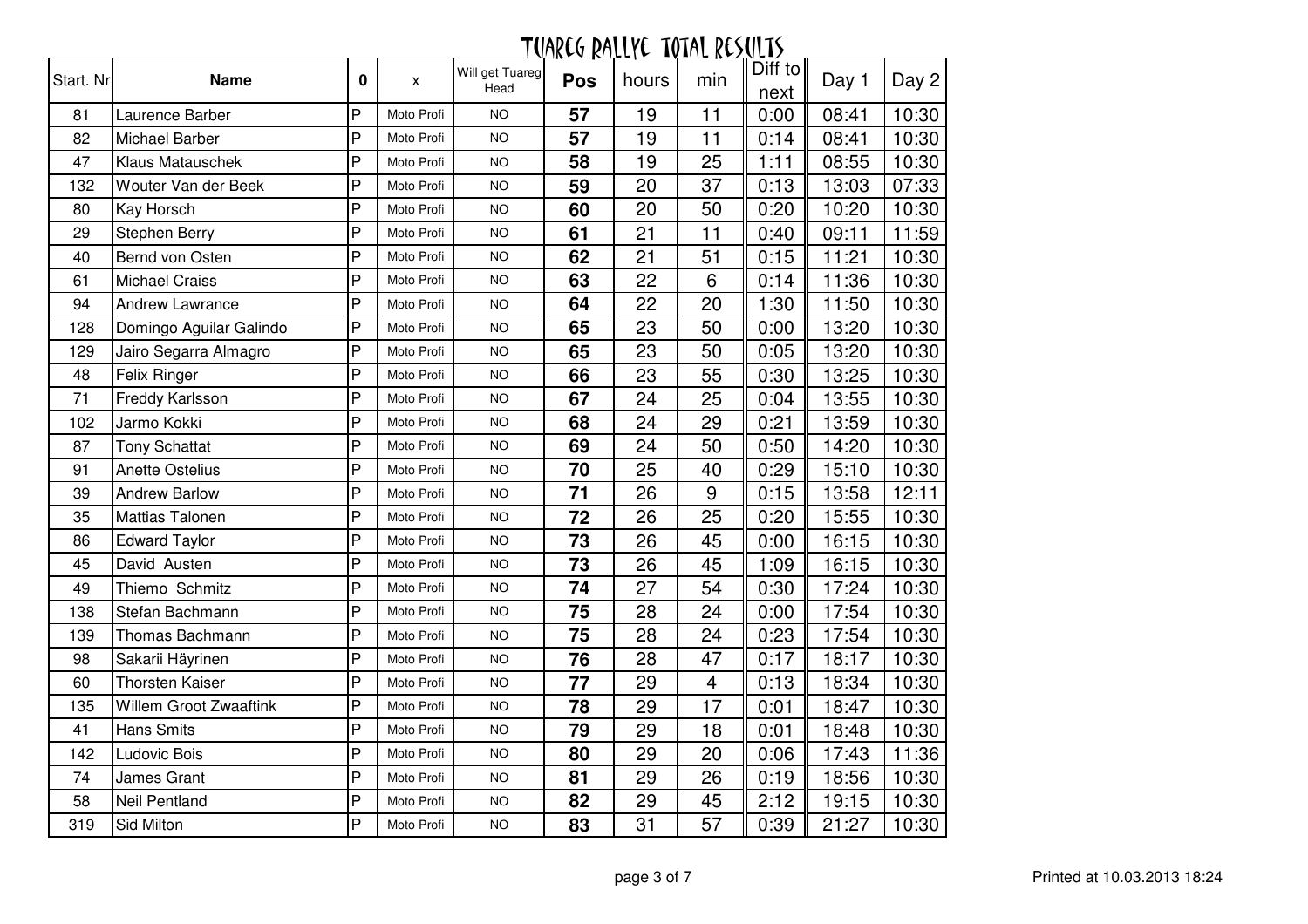| Start. Nr  | <b>Name</b>           | 0 | X          | Will get Tuareg<br>Head | <b>Pos</b>              | hours           | min            | Diff to<br>next | Day 1 | Day 2 |
|------------|-----------------------|---|------------|-------------------------|-------------------------|-----------------|----------------|-----------------|-------|-------|
| 340        | Peter Hardy           | P | Moto Profi | <b>NO</b>               | 84                      | 32              | 37             | 2:47            | 16:51 | 15:45 |
| 22         | Guillaume Martens     | P | Moto Profi | <b>NO</b>               | 85                      | 35              | 24             | 3:46            | 04:40 | 06:43 |
| 32         | <b>Bart Van Acker</b> | P | Moto Profi | <b>NO</b>               | 86                      | 39              | 10             | 0:00            | 04:40 | 10:30 |
| 57         | Martin Terhardt       | P | Moto Profi | <b>NO</b>               | 86                      | 39              | 10             | 0:00            | 04:40 | 10:30 |
| 64         | Vince Ewan            | P | Moto Profi | <b>NO</b>               | 86                      | 39              | 10             | 0:00            | 04:40 | 10:30 |
| 73         | Marcin Macala         | P | Moto Profi | <b>NO</b>               | 86                      | 39              | 10             | 0:00            | 04:40 | 10:30 |
| 92         | Robert Glück          | P | Moto Profi | <b>NO</b>               | 86                      | 39              | 10             | #####           | 04:40 | 10:30 |
| 309        | Raffele Bacchi        | A | Moto Amat. | Yes                     | 1                       | 5               | 39             | 0:00            | 02:17 | 03:22 |
| 328        | Luca Saporiti         | A | Moto Amat. | Yes                     | $\mathbf 2$             | 5               | 40             | 0:44            | 02:17 | 03:23 |
| 78         | Michele Bertoni       | A | Moto Amat. | Yes                     | 3                       | 6               | 24             | 0:03            | 02:41 | 03:43 |
| 323        | Michael Miggitsch     | A | Moto Amat. | Yes                     | $\overline{\mathbf{4}}$ | $6\phantom{1}6$ | 28             | 0:07            | 03:24 | 03:04 |
| <u>113</u> | <b>Ulf Markgraf</b>   | А | Moto Amat. | Yes                     | 5                       | 6               | 36             | 2:25            | 03:06 | 03:29 |
| 109        | Michele Gallizia      | A | Moto Amat. | Yes                     | $6\phantom{1}6$         | 9               | $\overline{c}$ | 0:36            | 05:51 | 03:10 |
| 317        | Jean-Luc Solans       | А | Moto Amat. | <b>NO</b>               | $\overline{\mathbf{z}}$ | 9               | 38             | 0:17            | 06:23 | 03:15 |
| 320        | Gintautas Igaris      | A | Moto Amat. | <b>NO</b>               | 8                       | 9               | 56             | 0:19            | 01:48 | 08:07 |
| 332        | Ollie Lloyd           | A | Moto Amat. | <b>NO</b>               | 9                       | 10              | 15             | 0:42            | 07:20 | 02:54 |
| 133        | Dirk Kessler          | A | Moto Amat. | <b>NO</b>               | 10                      | 10              | 57             | 0:16            | 07:25 | 03:31 |
| 20         | Duncan Ure            | A | Moto Amat. | <b>NO</b>               | 11                      | 11              | 14             | 0:10            | 03:53 | 07:20 |
| 106        | <b>Mart Meeru</b>     | A | Moto Amat. | <b>NO</b>               | 12                      | $\overline{11}$ | 24             | 0:20            | 04:27 | 06:57 |
| 324        | <b>Stefan Prinz</b>   | Α | Moto Amat. | <b>NO</b>               | 13                      | 11              | 44             | 0:12            | 08:25 | 03:19 |
| 76         | <b>Mark Brincat</b>   | A | Moto Amat. | <b>NO</b>               | 14                      | 11              | 57             | 0:01            | 04:03 | 07:53 |
| 301        | Massimo Miola         | A | Moto Amat. | <b>NO</b>               | 15                      | 11              | 58             | 1:03            | 08:18 | 03:39 |
| 330        | Luca Tavernari        | A | Moto Amat. | <b>NO</b>               | 16                      | 13              | $\mathbf{1}$   | 0:11            | 02:31 | 10:30 |
| 105        | <b>Toomas Triisa</b>  | A | Moto Amat. | <b>NO</b>               | 17                      | 13              | 13             | 0:04            | 06:38 | 06:34 |
| 327        | Giada Beccari         | A | Moto Amat. | <b>NO</b>               | 18                      | 13              | 17             | 0:27            | 09:43 | 03:34 |
| 126        | Jeffrey Webster       | A | Moto Amat. | <b>NO</b>               | 19                      | 13              | 45             | 0:05            | 11:33 | 02:11 |
| 326        | Jos van der Maarel    | A | Moto Amat. | <b>NO</b>               | 20                      | 13              | 50             | 0:02            | 06:22 | 07:28 |
| 131        | Roberto Rinaldi       | A | Moto Amat. | <b>NO</b>               | 21                      | 13              | 53             | 0:02            | 03:23 | 10:30 |
| 316        | Marcel Wälti          | A | Moto Amat. | <b>NO</b>               | 22                      | 13              | 56             | 0:53            | 06:29 | 07:26 |
| 333        | Alessandro Petersen   | A | Moto Amat. | <b>NO</b>               | 23                      | 14              | 49             | 0:31            | 04:19 | 10:30 |
| 308        | Josef Hetzenauer      | Α | Moto Amat. | <b>NO</b>               | 24                      | 15              | 20             | 0:05            | 08:11 | 07:09 |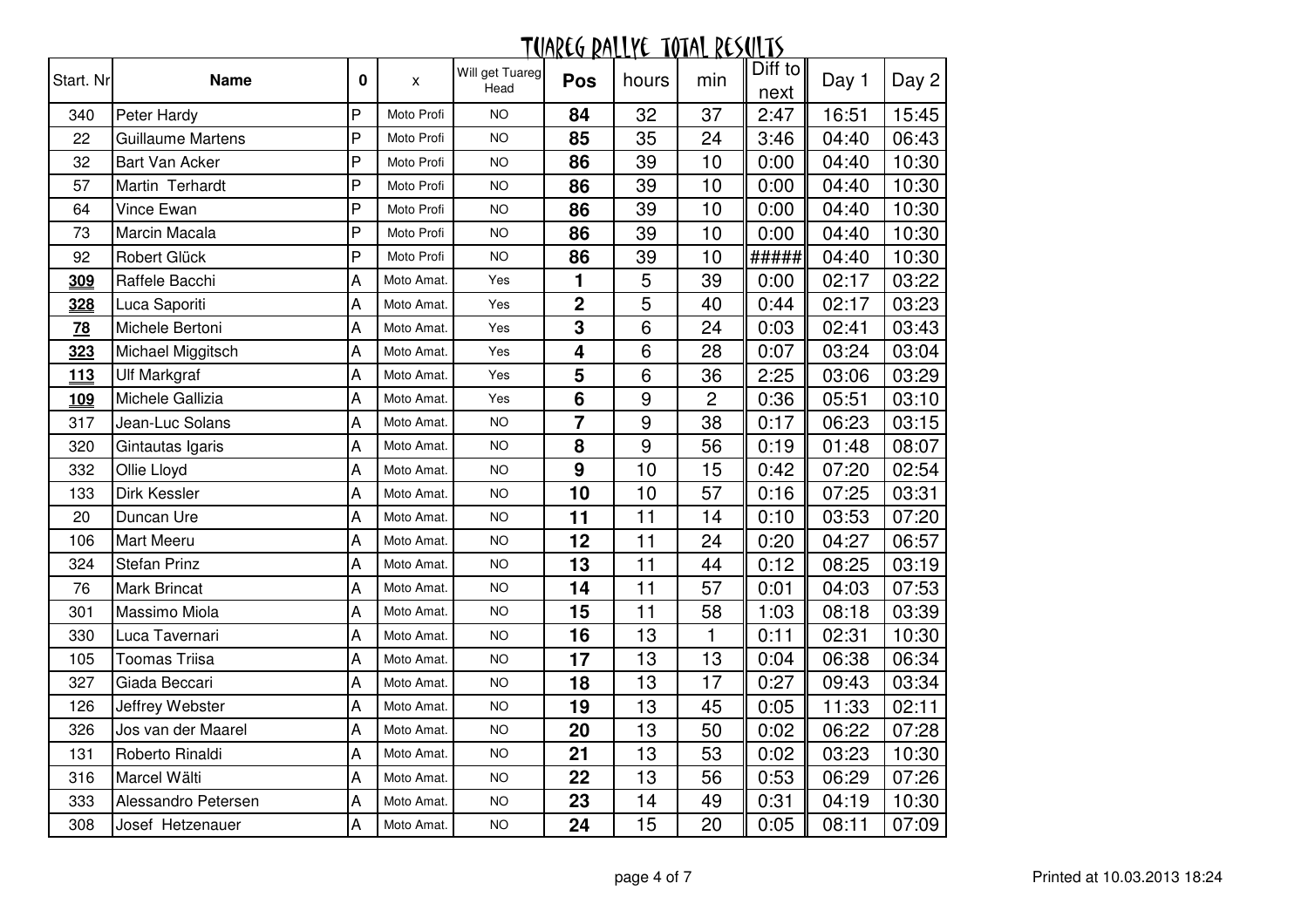| Start. Nr | <b>Name</b>                  | 0                         | X          | Will get Tuareg<br>Head | <b>Pos</b> | hours | min | Diff to<br>next | Day 1 | Day 2 |
|-----------|------------------------------|---------------------------|------------|-------------------------|------------|-------|-----|-----------------|-------|-------|
| 111       | Adriano Batoni               | Α                         | Moto Amat. | <b>NO</b>               | 25         | 15    | 26  | 0:00            | 08:14 | 07:11 |
| 112       | Mario Conforti               | A                         | Moto Amat. | <b>NO</b>               | 26         | 15    | 26  | 0:01            | 08:05 | 07:21 |
| 339       | Jörg Malsam                  | A                         | Moto Amat. | <b>NO</b>               | 27         | 15    | 28  | 1:31            | 07:54 | 07:34 |
| 334       | Luca Zussino                 | A                         | Moto Amat. | <b>NO</b>               | 28         | 16    | 60  | 0:14            | 07:32 | 09:27 |
| 305       | Antonio Orlando Ciriello     | Α                         | Moto Amat. | <b>NO</b>               | 29         | 17    | 14  | 1:11            | 02:30 | 14:43 |
| 63        | Heiko Hütte                  | $\sf A$                   | Moto Amat. | <b>NO</b>               | 30         | 18    | 25  | 0:00            | 07:55 | 10:30 |
| 312       | <b>Hendrik Lorenz</b>        | $\overline{A}$            | Moto Amat. | <b>NO</b>               | 30         | 18    | 25  | 0:33            | 07:55 | 10:30 |
| 117       | Christine Steinkrauß         | A                         | Moto Amat. | <b>NO</b>               | 31         | 18    | 58  | 0:26            | 08:28 | 10:30 |
| 307       | Reto Hofstetter              | A                         | Moto Amat. | <b>NO</b>               | 32         | 19    | 24  | 0:06            | 08:54 | 10:30 |
| 108       | Paolo Citterio               | A                         | Moto Amat. | <b>NO</b>               | 33         | 19    | 30  | 0:02            | 09:00 | 10:30 |
| 321       | Ralf Fuhrmann                | $\boldsymbol{\mathsf{A}}$ | Moto Amat. | <b>NO</b>               | 34         | 19    | 32  | 0:06            | 09:02 | 10:30 |
| 313       | <b>Eckhard Schumacher</b>    | A                         | Moto Amat. | <b>NO</b>               | 35         | 19    | 38  | 0:04            | 09:08 | 10:30 |
| 99        | Miki Timonen                 | A                         | Moto Amat. | <b>NO</b>               | 36         | 19    | 42  | 0:01            | 09:12 | 10:30 |
| 338       | Philemon Strässler           | A                         | Moto Amat. | <b>NO</b>               | 37         | 19    | 43  | 0:04            | 09:13 | 10:30 |
| 100       | Jukka Ristiluoma             | A                         | Moto Amat. | <b>NO</b>               | 38         | 19    | 47  | 0:01            | 09:17 | 10:30 |
| 104       | Jaan Naaber                  | A                         | Moto Amat. | <b>NO</b>               | 39         | 19    | 48  | 0:21            | 09:18 | 10:30 |
| 24        | Polytimi Kyriakopoulou       | A                         | Moto Amat. | <b>NO</b>               | 40         | 20    | 10  | 0:17            | 06:15 | 13:54 |
| 303       | <b>Hugh Mackay</b>           | A                         | Moto Amat. | <b>NO</b>               | 41         | 20    | 27  | 0:01            | 09:57 | 10:30 |
| 310       | <b>Kay Vietze</b>            | A                         | Moto Amat. | <b>NO</b>               | 42         | 20    | 28  | 0:00            | 09:58 | 10:30 |
| 318       | Frank Siegert                | A                         | Moto Amat. | <b>NO</b>               | 42         | 20    | 28  | 0:01            | 09:58 | 10:30 |
| 304       | <b>Phillip David Renwick</b> | A                         | Moto Amat. | <b>NO</b>               | 43         | 20    | 29  | 0:34            | 09:59 | 10:30 |
| 115       | John Mitchinson              | $\overline{A}$            | Moto Amat. | <b>NO</b>               | 44         | 21    | 3   | 0:15            | 10:33 | 10:30 |
| 103       | David Zimmermann             | A                         | Moto Amat. | <b>NO</b>               | 45         | 21    | 18  | 0:06            | 10:48 | 10:30 |
| 70        | Steve Hofmann                | A                         | Moto Amat. | <b>NO</b>               | 46         | 21    | 24  | 2:14            | 10:54 | 10:30 |
| 335       | <b>Patrick Martus</b>        | A                         | Moto Amat. | <b>NO</b>               | 47         | 23    | 38  | 0:37            | 13:08 | 10:30 |
| 137       | Mike Krynock                 | A                         | Moto Amat. | <b>NO</b>               | 48         | 24    | 15  | 4:54            | 18:40 | 05:35 |
| 53        | Gianluca Biganzoli           | A                         | Moto Amat. | <b>NO</b>               | 49         | 29    | 10  | 0:00            | 18:40 | 10:30 |
| 101       | Martin Sjöroos               | A                         | Moto Amat. | <b>NO</b>               | 49         | 29    | 10  | 0:00            | 18:40 | 10:30 |
| 302       | Dante Corbani                | A                         | Moto Amat. | <b>NO</b>               | 49         | 29    | 10  | 0:00            | 18:40 | 10:30 |
| 306       | <b>Silke Wissing</b>         | A                         | Moto Amat. | <b>NO</b>               | 49         | 29    | 10  | 0:00            | 18:40 | 10:30 |
| 314       | Allessio Conradi             | Α                         | Moto Amat. | <b>NO</b>               | 49         | 29    | 10  | 0:00            | 18:40 | 10:30 |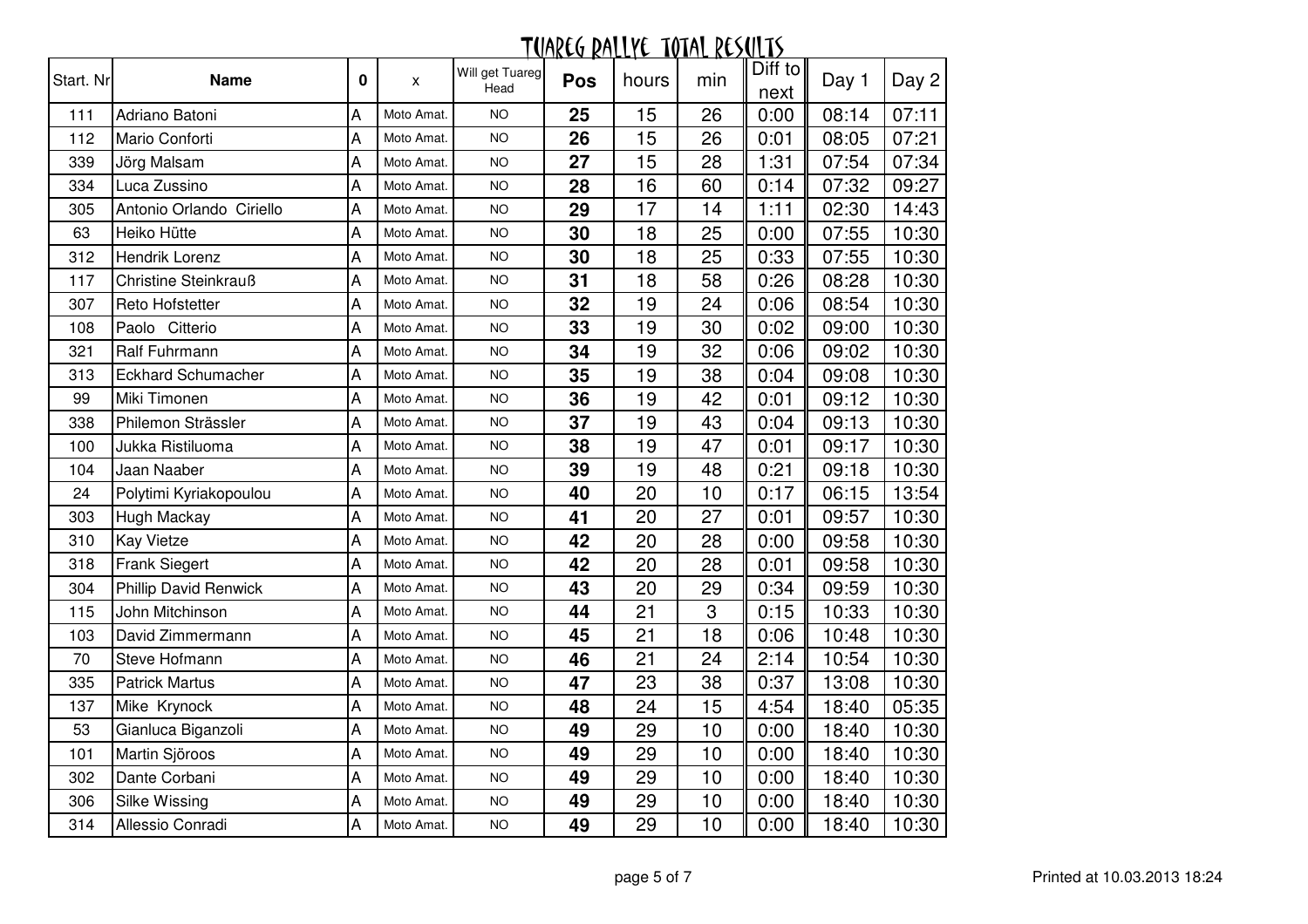| Start. Nr | <b>Name</b>                     | 0 | X          | Will get Tuareg<br>Head | <b>Pos</b>              | hours            | min            | Diff to<br>next | Day 1 | Day 2 |
|-----------|---------------------------------|---|------------|-------------------------|-------------------------|------------------|----------------|-----------------|-------|-------|
| 322       | Daniela Kistl                   | Α | Moto Amat. | <b>NO</b>               | 49                      | 29               | 10             | 0:00            | 18:40 | 10:30 |
| 329       | Stefan Failenschmid             | A | Moto Amat. | <b>NO</b>               | 49                      | 29               | 10             | 0:00            | 18:40 | 10:30 |
| 331       | <b>Bart Combs</b>               | Α | Moto Amat. | <b>NO</b>               | 49                      | 29               | 10             | 0:00            | 18:40 | 10:30 |
| 336       | Sven Elzenheimer                | A | Moto Amat. | <b>NO</b>               | 49                      | 29               | 10             | 0:36            | 18:40 | 10:30 |
| 125       | <b>Terence Starrett</b>         | Α | Moto Amat. | <b>NO</b>               | 50                      | 29               | 46             | #####           | 18:40 | 11:06 |
| 214       | Koepp / Klein                   | P | Car Profi  | Yes                     | 1                       | $\overline{7}$   | 30             | 0:00            | 04:39 | 02:51 |
| 202       | Danner / Zettl                  | P | Car Profi  | Yes                     | $\overline{2}$          | $\overline{7}$   | 31             | 0:31            | 04:39 | 02:51 |
| 206       | Ingels / Cornette               | P | Car Profi  | Yes                     | $\mathbf{3}$            | 8                | 3              | 0:11            | 05:10 | 02:52 |
| 209       | Krüger / Kreiß                  | P | Car Profi  | Yes                     | $\overline{\mathbf{4}}$ | 8                | 14             | 0:16            | 05:33 | 02:41 |
| 219       | Boder / Boder                   | P | Car Profi  | Yes                     | 5                       | 8                | 31             | 0:39            | 05:26 | 03:05 |
| 213       | Bernhard / Hanse                | P | Car Profi  | Yes                     | $6\phantom{1}6$         | 9                | 11             | 0:45            | 06:01 | 03:10 |
| 217       | Vähä-Vahe / Takala              | P | Car Profi  | Yes                     | 7                       | $\boldsymbol{9}$ | 57             | 1:11            | 06:09 | 03:47 |
| 216       | Lipponen / Riihimäki            | P | Car Profi  | <b>NO</b>               | 8                       | 11               | $9$            | 0:50            | 04:17 | 06:51 |
| 215       | Hermunen                        | P | Car Profi  | <b>NO</b>               | 9                       | 11               | 59             | 0:18            | 06:04 | 05:55 |
| 201       | Pobeda / Cottard                | P | Car Profi  | <b>NO</b>               | 10                      | 12               | 18             | 0:19            | 05:19 | 06:59 |
| 203       | Rizzardi / Nabli                | P | Car Profi  | <b>NO</b>               | 11                      | 12               | 37             | 1:12            | 10:03 | 02:34 |
| 205       | Leenknegt / Vangheluwe          | P | Car Profi  | <b>NO</b>               | 12                      | 13               | 50             | 0:44            | 06:38 | 07:11 |
| 200       | Machacek                        | P | Car Profi  | <b>NO</b>               | 13                      | 14               | 34             | 0:02            | 04:04 | 10:30 |
| 220       | Lippens / Sierens               | P | Car Profi  | <b>NO</b>               | 14                      | 14               | 37             | 0:14            | 06:37 | 07:59 |
| 210       | Tosenovsky jr. / Tosenovsky sr. | P | Car Profi  | <b>NO</b>               | 15                      | 14               | 51             | 0:46            | 04:06 | 10:44 |
| 207       | Casali / Casali                 | P | Car Profi  | <b>NO</b>               | 16                      | 15               | 37             | 0:06            | 05:07 | 10:30 |
| 208       | Oud / Luijckx                   | P | Car Profi  | <b>NO</b>               | 17                      | 15               | 43             | 0:32            | 09:19 | 06:24 |
| 224       | Leinich / Polzhofer             | P | Car Profi  | <b>NO</b>               | 18                      | 16               | 15             | 0:19            | 09:21 | 06:54 |
| 222       | Karches / Dechent               | P | Car Profi  | <b>NO</b>               | 19                      | 16               | 35             | #####           | 05:11 | 11:24 |
| 268       | Van Loon / de Graaff            | P | Car Profi  | <b>NO</b>               | 20                      | 22               | 19             | 1:55            | 15:27 | 06:51 |
| 218       | Alahoum / Allahoum              | P | Car Profi  | <b>NO</b>               | 21                      | 24               | 14             | 14:56           | 13:44 | 10:30 |
| 221       | De Ridder / Vermeulen           | P | Car Profi  | <b>NO</b>               | 22                      | 39               | 10             | #####           | 04:40 | 10:30 |
| 262       | Kleer / Kleer                   | A | Car Amat   | <b>NO</b>               | 1                       | 12               | 50             | 0:12            | 02:20 | 10:30 |
| 274       | Gilges / Stricker               | A | Car Amat   | <b>NO</b>               | $\mathbf 2$             | 13               | $\overline{c}$ | 0:09            | 02:32 | 10:30 |
| 275       | Cole / Hawthorne                | A | Car Amat   | <b>NO</b>               | $\mathbf{3}$            | 13               | 11             | 0:10            | 02:41 | 10:30 |
| 261       | Ebbers / Wigman                 | Α | Car Amat   | <b>NO</b>               | 4                       | 13               | 21             | 0:14            | 02:51 | 10:30 |